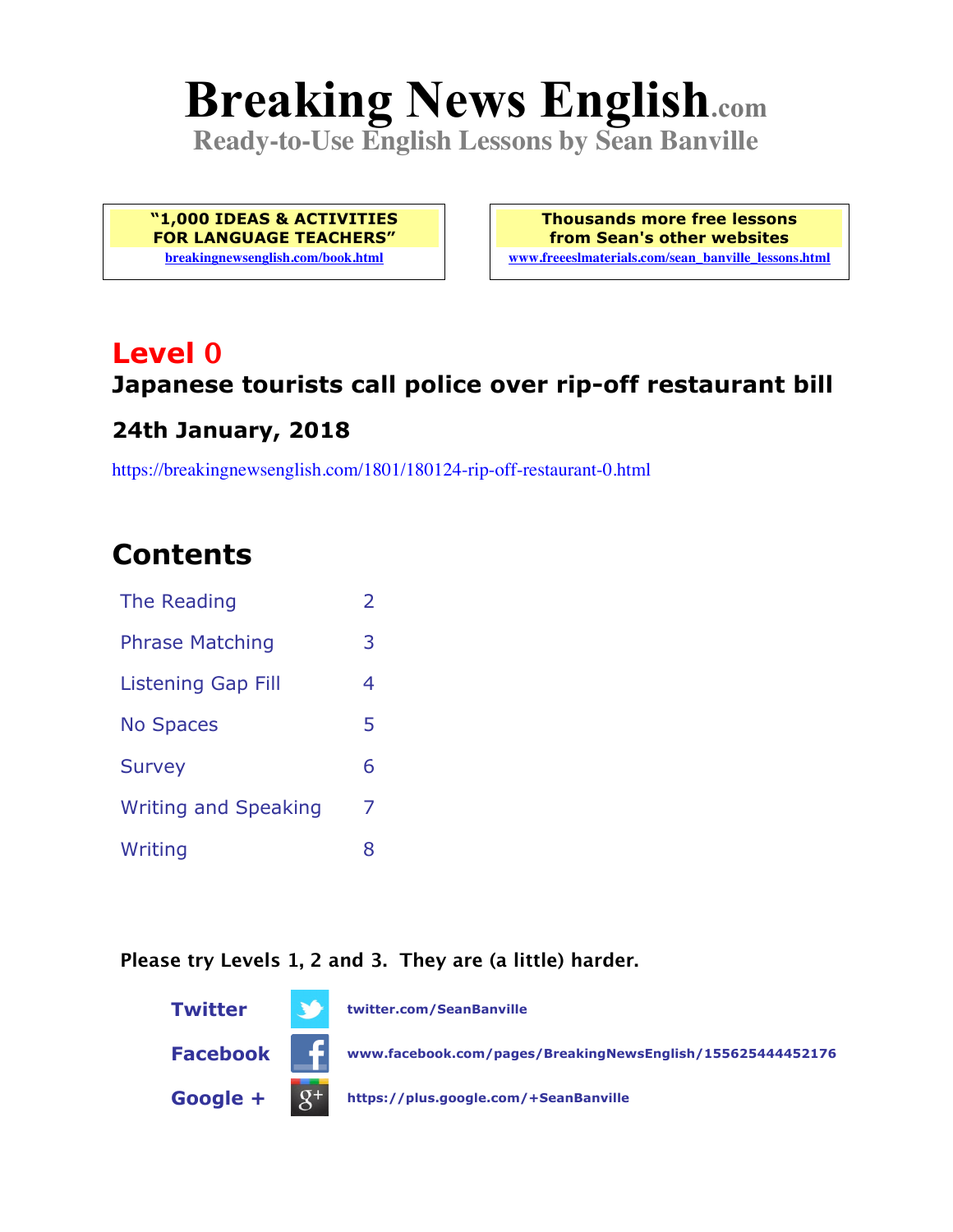### **THE READING**

From https://breakingnewsenglish.com/1801/180124-rip-off-restaurant-0.html

Four tourists are angry. A restaurant meal in Venice cost them \$1,350 for steak. The tourists were students. They were ripped off (overcharged). Venice's mayor is contacting the restaurant. He promised to take action. He said if it is true, he will punish the restaurant. He said: "We are for justice - always." Tourists often get overcharged. People in Venice are worried about this news. There have been similar cases of rip-off prices in Venice. Someone the restaurant is giving a bad name. Venice. The restaurant has a 1.5 (out of 5) rating on a travel website. This is terrible. The food is average and the service is bad.

Sources: http://www.**independent.co.uk**/travel/news-and-advice/venice-restaurant-bill-charge-mealtourists-police-osteria-da-luca-st-marks-square-a8172426.html http://www.**euronews.com**/2018/01/22/venice-s-mayor-pledges-action-over-1-100-dinner-bill http://**metro.co.uk**/2018/01/22/students-rang-police-given-1000-bill-restaurant-venice-7250997/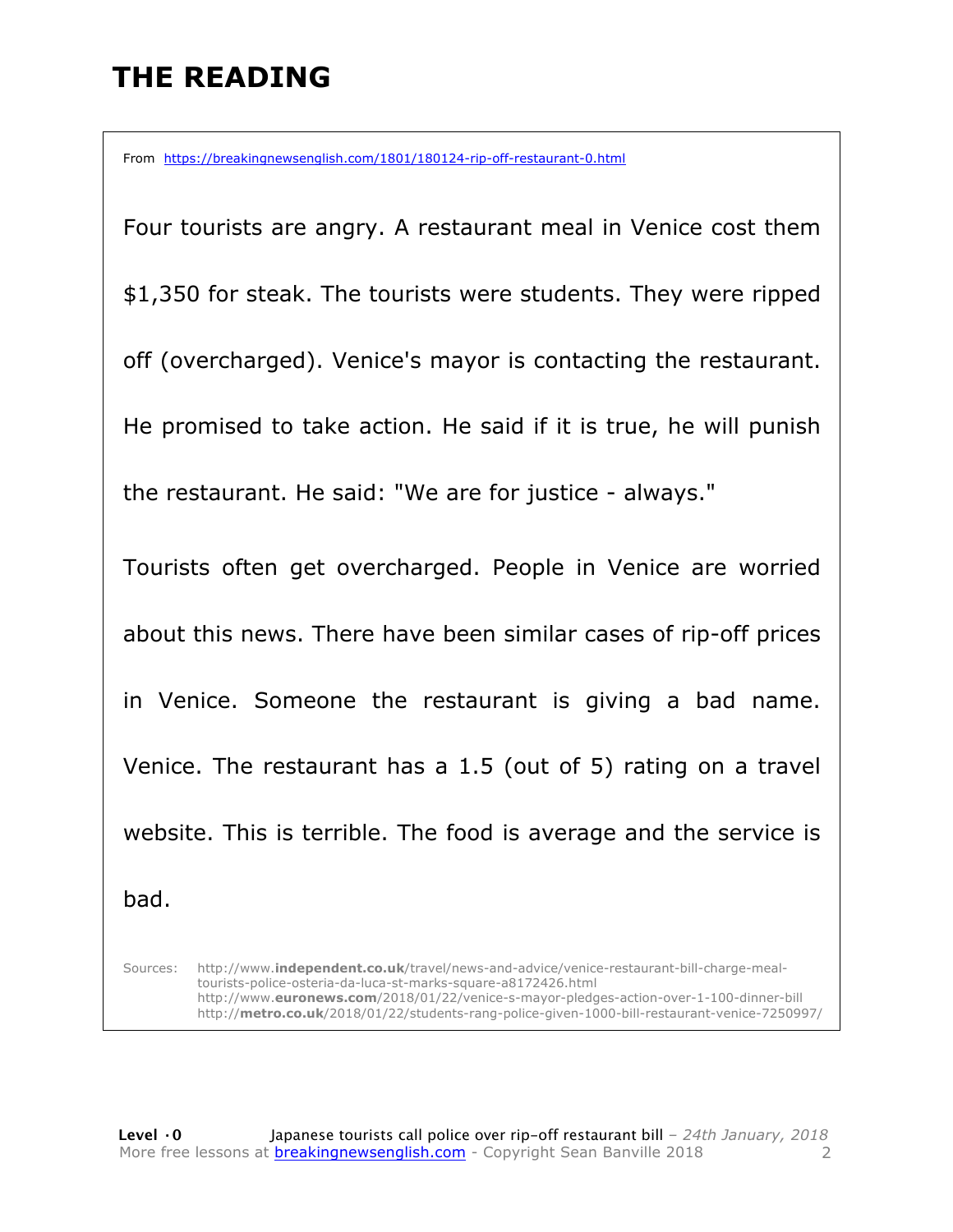### **PHRASE MATCHING**

From https://breakingnewsenglish.com/1801/180124-rip-off-restaurant-0.html

#### **PARAGRAPH ONE:**

| 1. A restaurant in Venice charged them |    | a. action             |
|----------------------------------------|----|-----------------------|
| 2. The tourists were                   |    | b. $$1,350$ for steak |
| 3. They were ripped off                |    | c. the restaurant     |
| 4. Venice's mayor is contacting the    |    | d. (overcharged)      |
| 5. He promised to take                 |    | e. justice            |
| 6. if it                               | f. | restaurant            |
| 7. he will punish                      |    | g. students           |
| 8. We are for                          |    | h. is true            |

#### **PARAGRAPH TWO:**

| 1. Tourists often get              | a. off prices        |
|------------------------------------|----------------------|
| 2. People in Venice are worried    | b. average           |
| 3. There have been similar         | c. (out of 5) rating |
| 4. rip-                            | d. is bad            |
| 5. the restaurant is giving Venice | e. cases             |
| 6. The restaurant has a 1.5        | f. overcharged       |
| 7. The food is                     | q. a bad name        |
| 8. the service                     | h. about this news   |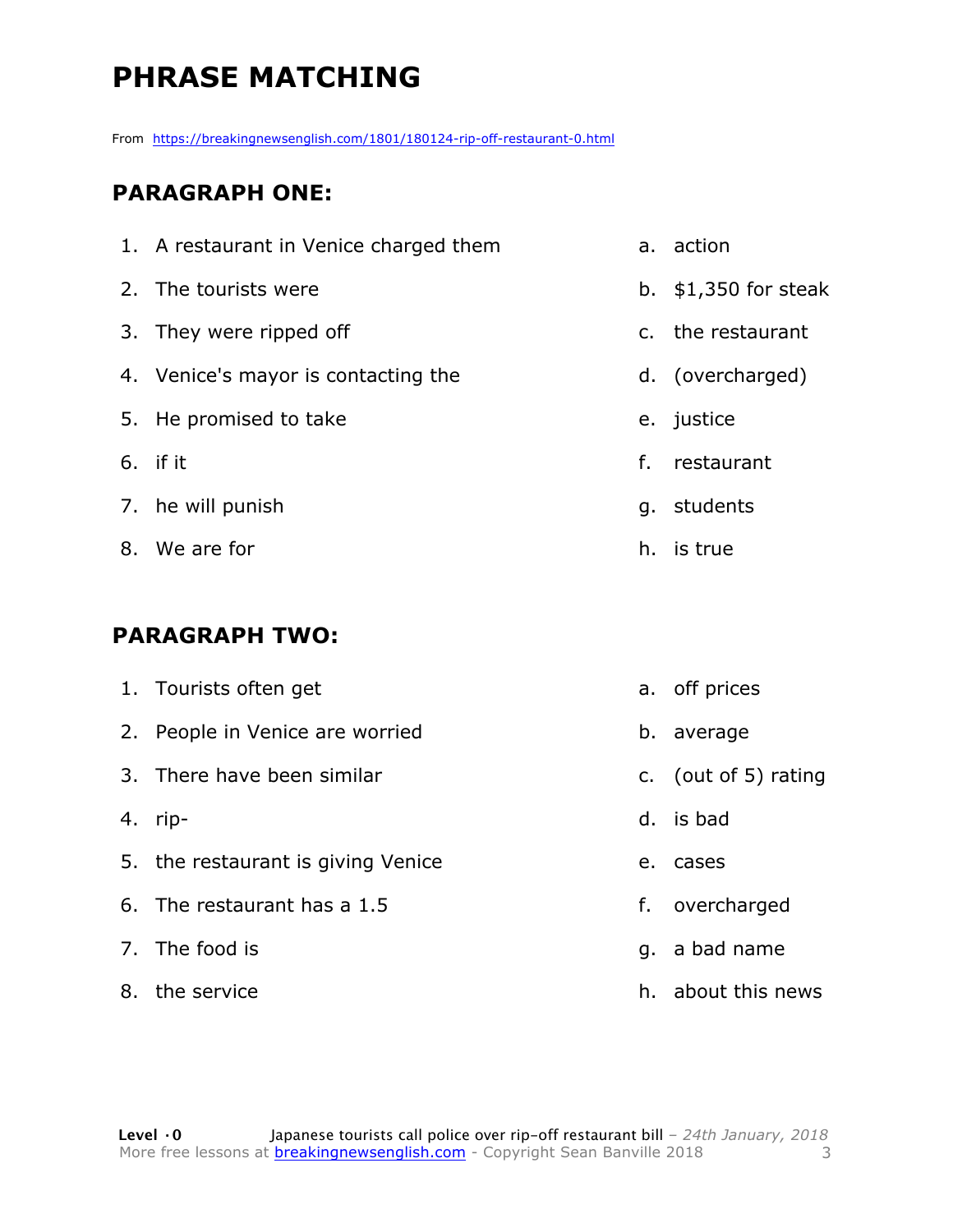### **LISTEN AND FILL IN THE GAPS**

From https://breakingnewsenglish.com/1801/180124-rip-off-restaurant-0.html

| students. They (3) ________________________ (overcharged).                  |  |
|-----------------------------------------------------------------------------|--|
| Venice's mayor (4) __________________________ the restaurant. He            |  |
| promised to take action. He said if (5) ________________________, he        |  |
| will punish the restaurant. He said: "We                                    |  |
| $(6)$ __________________________________ - always."                         |  |
| (7) __________________________________ overcharged. People in Venice are    |  |
| worried (8) _________________________. There have been similar              |  |
| cases of (9) __________________________ in Venice. Someone said the         |  |
| restaurant is giving Venice (10) _______________________. The               |  |
| restaurant has a 1.5 (out of 5) rating on $(11)$ ___________________.       |  |
| This is terrible. The food (12) ________________________________the service |  |
| is bad.                                                                     |  |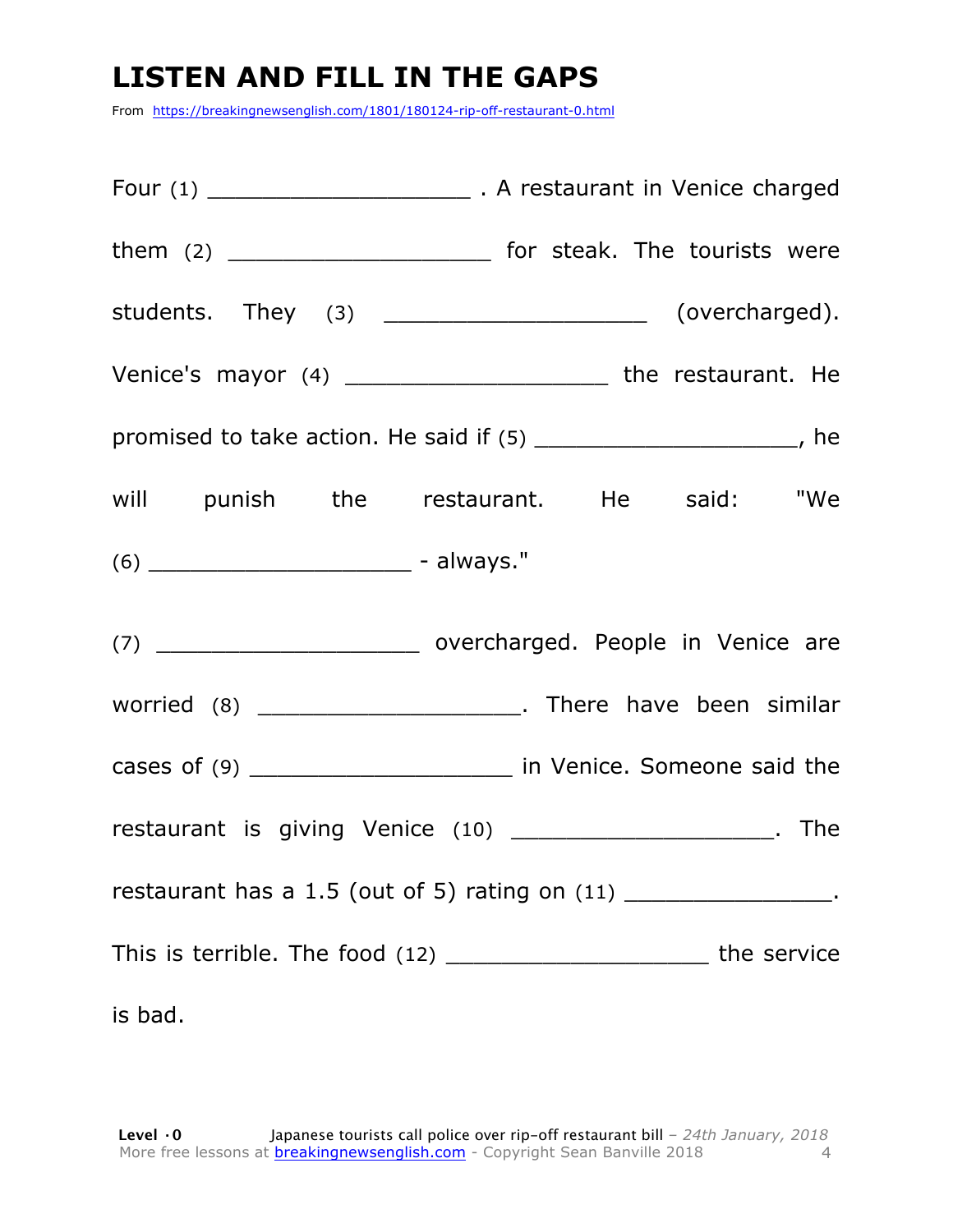## **PUT A SLASH ( / )WHERE THE SPACES ARE**

From https://breakingnewsenglish.com/1801/180124-rip-off-restaurant-0.html

Fourtouristsareangry.ArestaurantinVenicechargedthem\$1,350for

steak.Thetouristswerestudents.Theywererippedoff(overcharged).V

enice'smayoriscontactingtherestaurant.Hepromisedtotakeaction.H

esaidifitistrue,hewillpunishtherestaurant.Hesaid:"Weareforjustice-

always."Touristsoftengetovercharged.PeopleinVeniceareworriedab

outthisnews.TherehavebeensimilarcasesofripoffpricesinVenice.So

meonesaidtherestaurantisgivingVeniceabadname..Therestauranth

asa1.5(outof5)ratingonatravelwebsite.Thisisterrible.Thefoodisaver

ageandtheserviceisbad.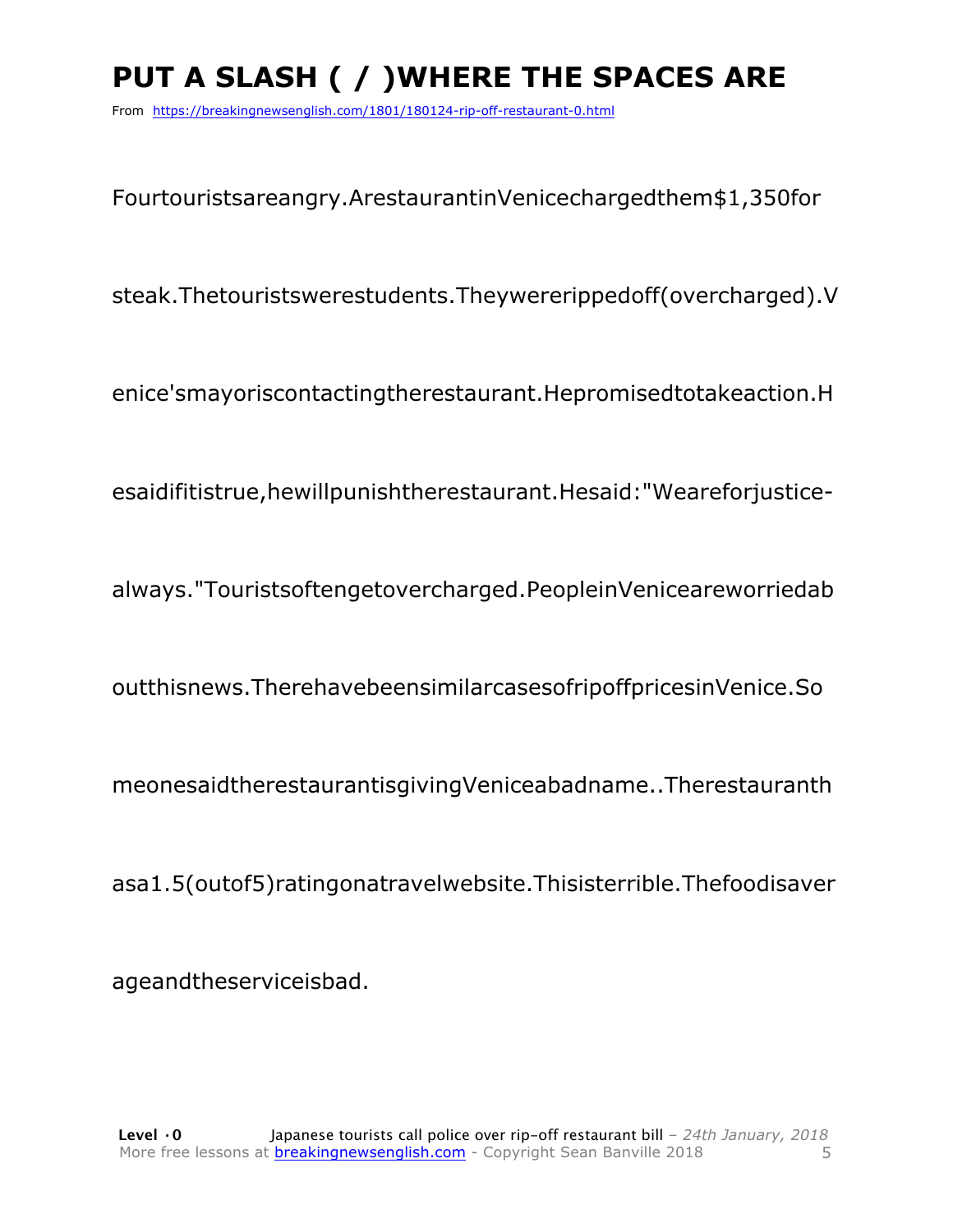### **RIP-OFF PRICES SURVEY**

From https://breakingnewsenglish.com/1801/180124-rip-off-restaurant-4.html

Write five GOOD questions about rip-off prices in the table. Do this in pairs. Each student must write the questions on his / her own paper.

When you have finished, interview other students. Write down their answers.

|      | STUDENT 1 | STUDENT 2 | STUDENT 3 |
|------|-----------|-----------|-----------|
| Q.1. |           |           |           |
| Q.2. |           |           |           |
| Q.3. |           |           |           |
| Q.4. |           |           |           |
| Q.5. |           |           |           |

- Now return to your original partner and share and talk about what you found out. Change partners often.
- Make mini-presentations to other groups on your findings.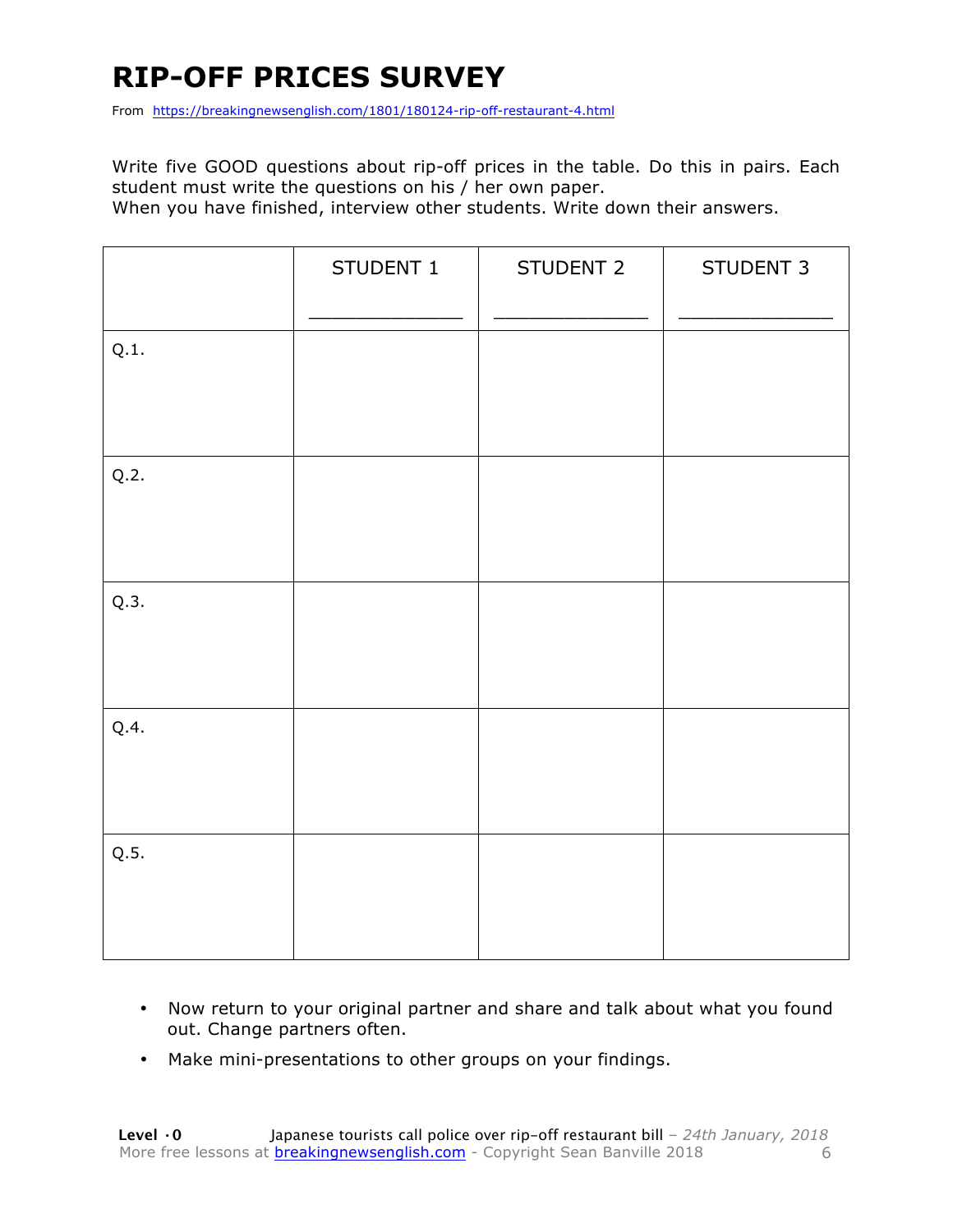### **WRITE QUESTIONS & ASK YOUR PARTNER(S)**

Student A: Do not show these to your speaking partner(s).

| a) |  |  |
|----|--|--|
| b) |  |  |
| c) |  |  |
| d) |  |  |
| e) |  |  |
| f) |  |  |
|    |  |  |

*Japanese tourists call police over rip-off restaurant bill – 24th January, 2018* More free lessons at breakingnewsenglish.com

-----------------------------------------------------------------------------

### **WRITE QUESTIONS & ASK YOUR PARTNER(S)**

Student B: Do not show these to your speaking partner(s).

| a) |  |  |
|----|--|--|
| b) |  |  |
| c) |  |  |
| d) |  |  |
| e) |  |  |
| f) |  |  |
|    |  |  |

**Level ·0** Japanese tourists call police over rip-off restaurant bill *– 24th January, 2018* More free lessons at **breakingnewsenglish.com** - Copyright Sean Banville 2018 7